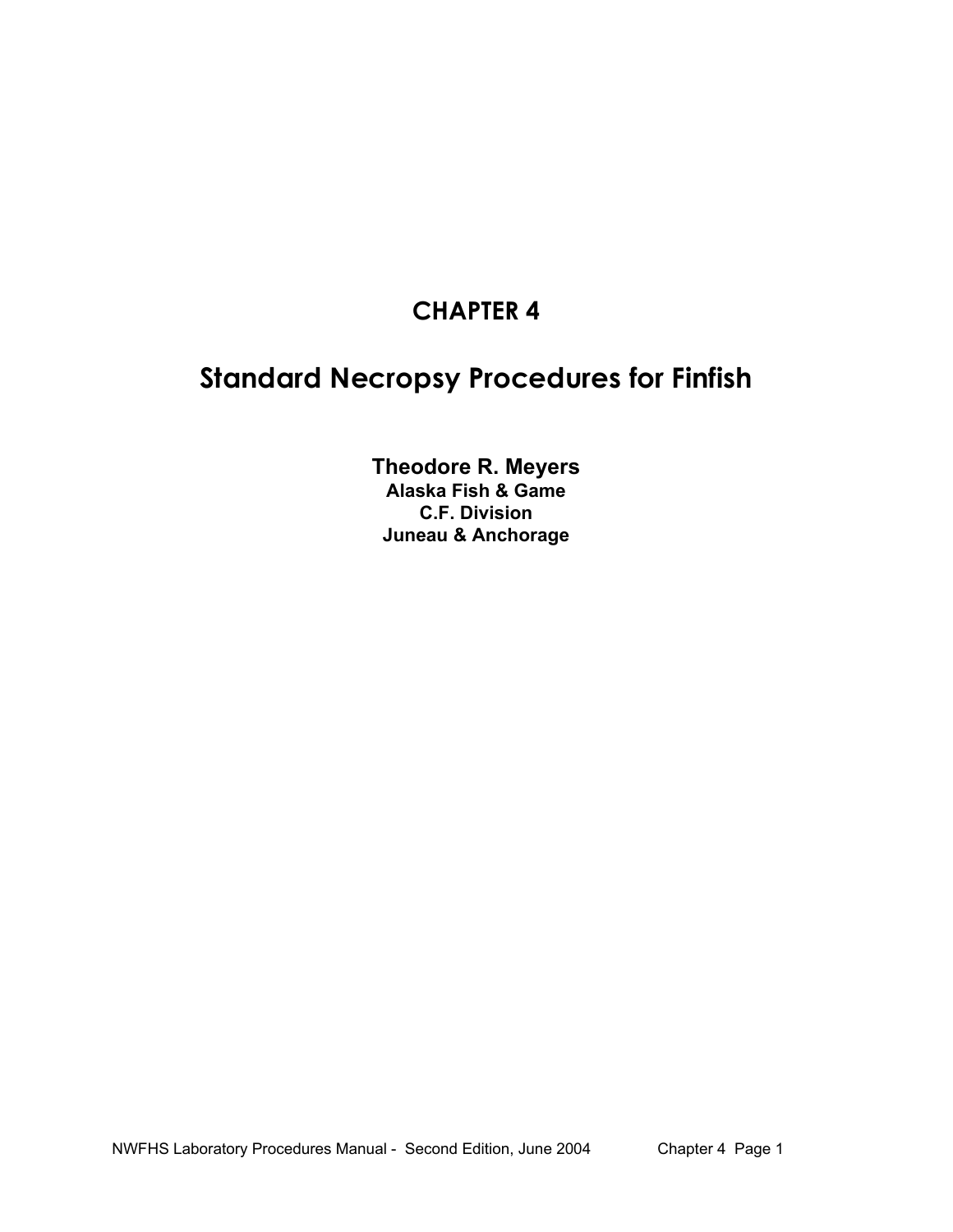# **I. Introduction**

This chapter describes the general procedure for performing a diagnostic necropsy on finfish. While the majority of sampling conducted for the Survey will be performed on normal fish, identification of characteristic behaviors and clinical signs of infected or diseased fish are important components of any pathogen screening program. Proper dissection techniques during necropsy will optimize pathogen detection and subsequent determination of disease status.

Live fish should be examined for behavioral abnormalities (spiral swimming, flashing, flared gill opercula, prostration, etc.) then anesthetized to avoid tissue artifacts caused by alternate methods of euthanasia such as pithing or a blow to the head. Some external abnormalities (whitened or eroded fin tips, cloudy cornea, body discoloration, excessive mucus) are best observed while the fish is submerged in water. In many cases postmortem change in fish that are received dead will prevent this latter opportunity.

# **II. General Necropsy Procedure**

- A. Necropsy subjects should first be examined for external abnormalities or lesions that could include: pugheadedness or otherwise poor body condition; exophthalmia; cloudy cornea or lens opacity; hemorrhaging within the anterior chamber of the eyes, fins, body surface or body orifices (anus, nares, mouth, gill chamber), frayed or missing fins; gas bubbles within the fin rays or connective tissues of the eyes; ulcerations, abscesses, abrasions; body discoloration; excessive mucus; trailing fecal casts or rectal prolapse; external foreign bodies such as fungus, metazoan or protozoan parasites, cysts or tissue growths; potbelly or other protrusion or body malformations (spinal deformities, cranial swelling, shortened opercula, pugheadedness, microeye).
- B. External lesions such as ulcerations or abrasions should be inoculated onto BHIA (see Chapter 5 - Bacteriology). Use of BHIA with 1% NaCl may be necessary depending upon case information and whether fish are in saltwater and a halophilic bacterial pathogen is suspected.
- C. A peripheral blood smear can be made by excising the caudal peduncle (for small fish) and allowing a drop of blood to be deposited near the frosted end of a clean glass slide. The blood is smeared before clotting with a second glass slide by touching the drop with the slide at a  $45^\circ$  angle to the first slide and pushing the angled slide to the end of the first slide. Capillary action draws the smear across the first slide and the narrower the angle the thinner the smear (Figure 2, page 11). Stain the smears in Diff-Quik® (see staining procedures in section V.) and observe on the microscope at 1000X for bacteria, erythrocytic inclusion bodies (EIB) and viral erythrocytic (VEN) cytoplasmic inclusions, necrobiotic bodies (IHNV) and erythroblastosis or other blood abnormalities in cell composition and morphology. Larger fish may be bled by caudal vein puncture into a heparinized syringe or Vacutainer® and blood expressed onto a slide for subsequent smearing. For blood collection, the needle should be inserted at the location just below the lateral line that intersects with the rear margin of the anal fin. The needle should be inserted until just penetrating the vertebra (hemal canal) as indicated by slight resistance. Blood will automatically begin to flow when the Vacutainer $\mathcal{D}$  is punctured by the needle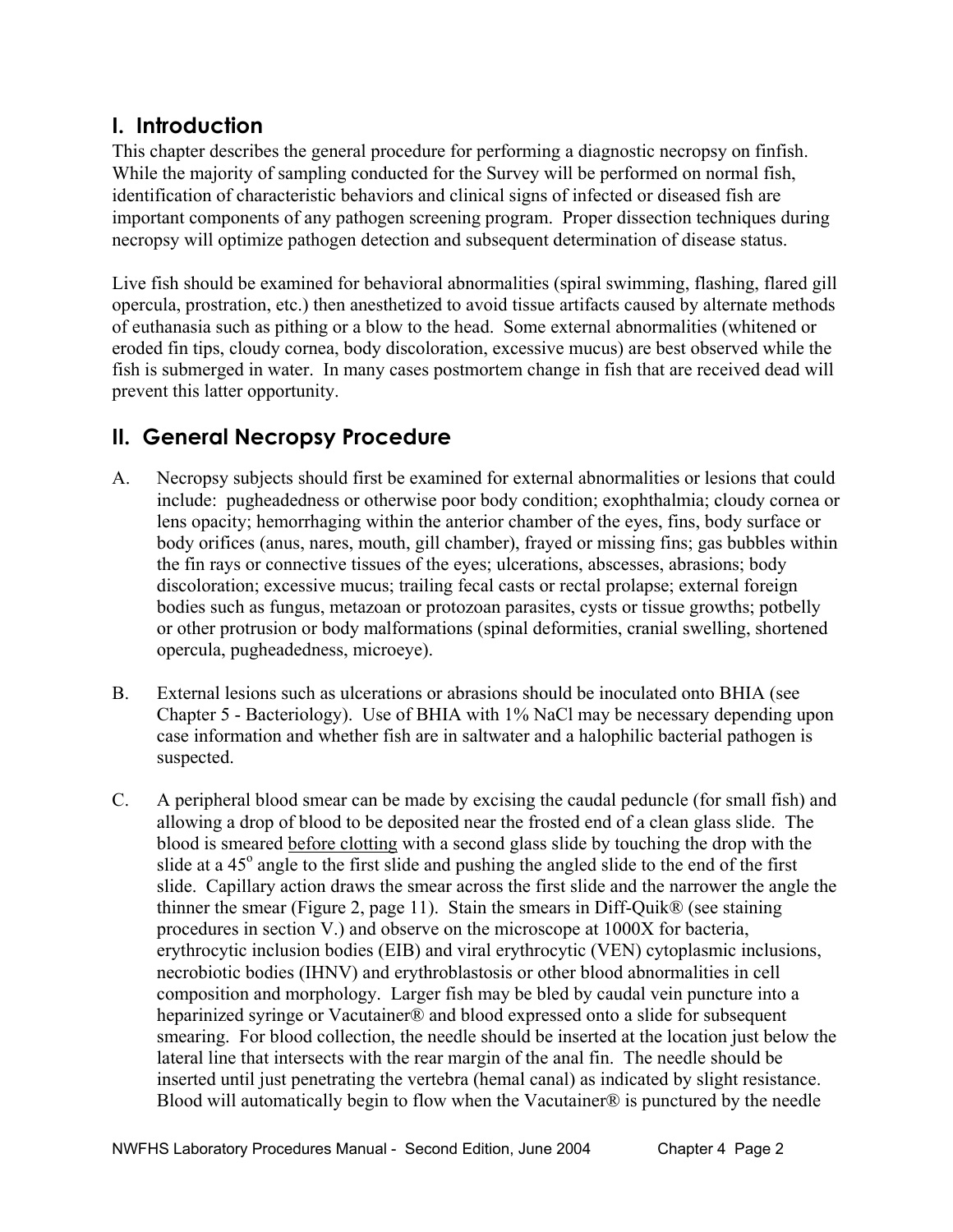base or when the plunger of the syringe is pulled back.

- D. Fish should be placed on their right sides for performance of the remaining necropsy procedures. Skin scrapes of normal and lesion areas mounted with a drop of PBS and coverslip on a glass slide should be made by using either the edge of the coverslip as the scraping instrument, or a scalpel. Bacteria or fungus from lesion areas or protozoan parasites such as *Ichthyobodo* and *Trichodina* are common subjects to look for beginning at 40x and then at 200-400X on a compound microscope (if phase contrast is not available on the microscope, the condenser and diaphragm can be adjusted to increase contrast ).
- E. Wet mounts of gill filaments are made by using a small pair of surgical scissors to remove a portion of one gill arch. Gill filaments should be slightly teased apart for good viewing of filament and lamellar profiles and mounted in PBS with or without a coverslip. These should be examined immediately since branchial epithelium rapidly deteriorates causing postmortem artifact. Look for gas bubbles in the capillaries, telangiectasia, hyperplasia, external parasites (bacterial, protozoal, fungal, metazoan), or other foreign bodies. Should bacteria be observed or suspected the coverslip may be removed and used to mince the gill tissue. This is allowed to air dry for later Gram staining (see Chapter 5 – page 5). After staining, the gill tissue is removed with forceps for viewing of the stained slide for bacteria by oil immersion.
- F. Disinfect the outer surface of the fish by flooding with 70% ethanol. Disinfect a pair of scissors, forceps and scalpel by immersion in 100% ethanol and passing the instruments through a Bunsen flame allowing the alcohol to ignite and burn off. Repeat one or two more times. Wipe instruments clean of any organic matter beforehand for effective disinfection.
- G. The abdominal cavity is entered by pulling the pectoral fin with sterile forceps while cutting into the abdominal wall at the base of the pectoral fin with a pair of small sterile scissors. The cut is continued dorsally to just below the lateral line where resistance is encountered. Start again at the base of the pectoral fin and continue the incision towards the posterior of the fish along the ventral abdominal wall to the vent. Stay slightly above the intestinal tract when making the incision so that it is not punctured, thereby contaminating the tissues. At the vent continue dorsally to just below the lateral line and continue cutting anteriorly to connect with the first incision. Remove the flap of abdominal tissue, thus exposing the internal viscera and cavity. When done correctly on a moribund specimen the air bladder should remain inflated and the GI tract completely intact. Instruments may need wiping of organic material and flaming repeatedly during this procedure.
- H. Visually examine viscera (heart, liver and gall bladder, kidney, pancreas, adipose tissue, spleen, air bladder, pyloric caecae and entire GI tract) for abnormalities such as: discoloration or mottled appearance; enlargement (hypertrophy); hemorrhage or erythema; abscesses or cysts; fluid in the abdominal cavity (ascites causing potbelly); foreign bodies such as fungus, metazoan parasites or tissue growths, etc.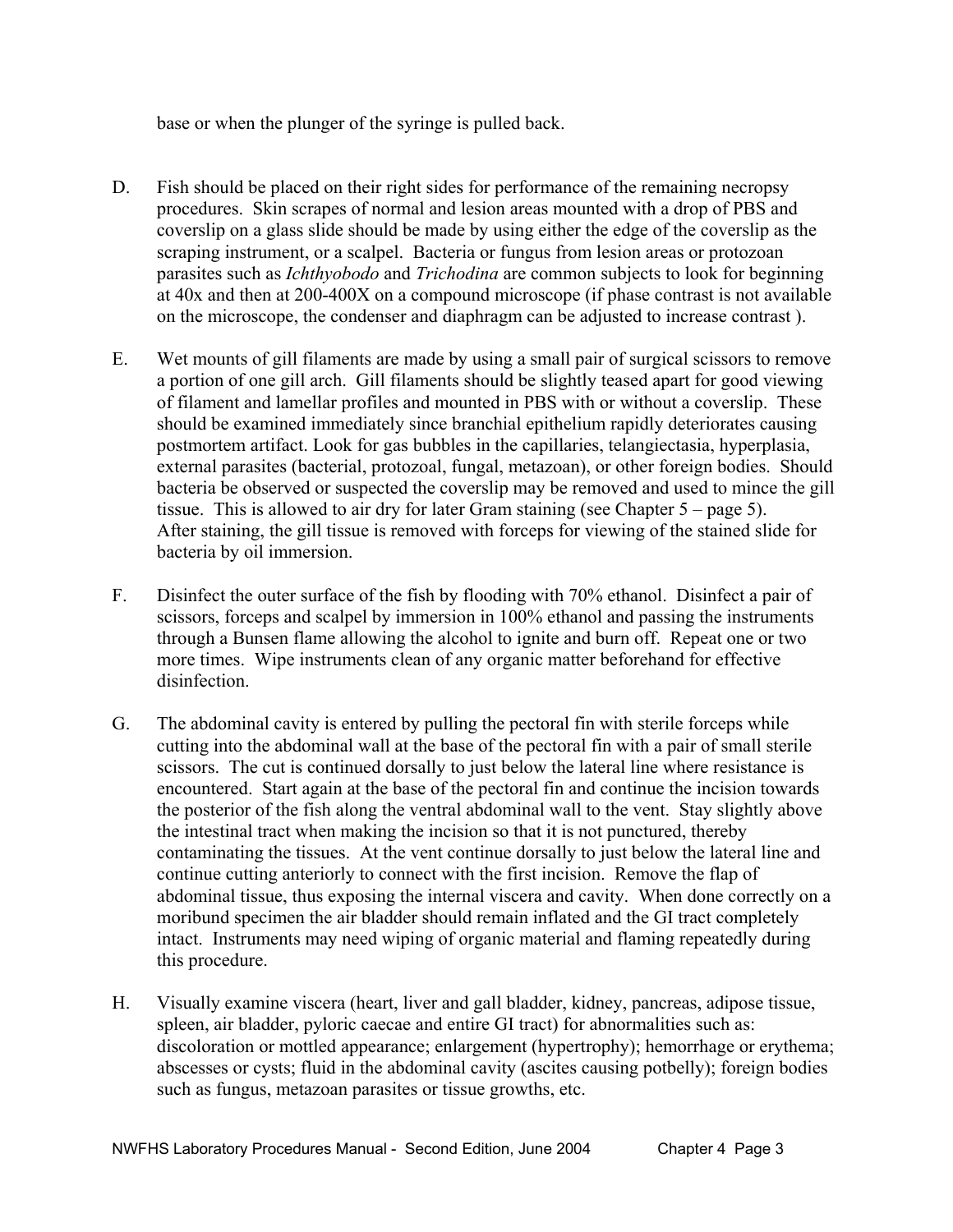- I. If bacteria samples are to be taken they should be inoculated onto BHIA or other appropriate growth medium (i.e., TYES from the kidney, spleen, visceral lesion, or other tissues if indicated. See Chapter 5 – Bacteriology).
- J. Tissues to be taken for viral assay of larger fish (kidney/spleen pool) should also be placed into sterile tissue culture fluid for refrigeration and homogenization at a later time. Fry are generally processed whole for virology (see Chapter 11 - Virology).
- K. Kidney smears for FAT and tissues (kidney or kidney/spleen) for ELISA detection of the  *Renibacterium salmoninarum* should be taken at this step. Generally, bacterial problems due to Gram-negative bacteria such as furunculosis and ERM agents can be detected more efficiently by isolation on prepared media.
- L. If the spleen has not been completely removed for virus assay, a spleen squash can be made by placing a cut section of the tissue with a drop of PBS on a glass slide and covering with a coverslip. Whole spleen squashes will be necessary when small fish are examined. Look for the presence of motile or non-motile bacterial rods and fungal hyphae. The coverslip may be removed and the squash Gram stained for confirmation of bacteria as described for gill tissues.
- M. A squash of a small section of the lower intestine (rectum) should also be made on a glass slide using PBS and a coverslip. Look for presence or absence of food and *Hexamita* or amoebae. Bacteria should obviously be abundant as part of the normal gut flora. Also look for fungal hyphae within the gut wall.
- N. A squash of lesion material from a visceral organ or organs may be warranted if present and if its cause is not readily discernible. Gram stains (Chapter 5) and/or Diff-Quik® stains (section V) of this material may also be warranted. An example would be stained impression smears of kidney tissue to examine for possible BKD, PKD or *Enterocytozoon salmonis.*
- O. If the cause of mortality or morbidity is in question as to whether or not the above procedures will provide an answer, histology samples should be taken as a backup measure, but only if moribund fish are available. Fish that have been dead for several hours or longer are generally not suitable for histology due to postmortem tissue autolysis. If fry are involved, whole fish may be dropped into Davidson's, or a non-formalin based fixative. Fingerlings should have the abdomens opened with scissors for better fixative penetration (refer to Chapter 13 – Histology, for more information on fixing tissues).
- P. If clinical signs suggest a central nervous system disorder the top of the cranial cavity should be opened and the brain included in bacteriologic sampling using BHIA and TYES agar. Heads from additional affected fish should be severed behind the gill opercula and placed into whirlpak bags for later testing for *Myxobolus cerebralis.* Heads can be halved for PTD and an archive sample for corroborative testing by PCR or histology.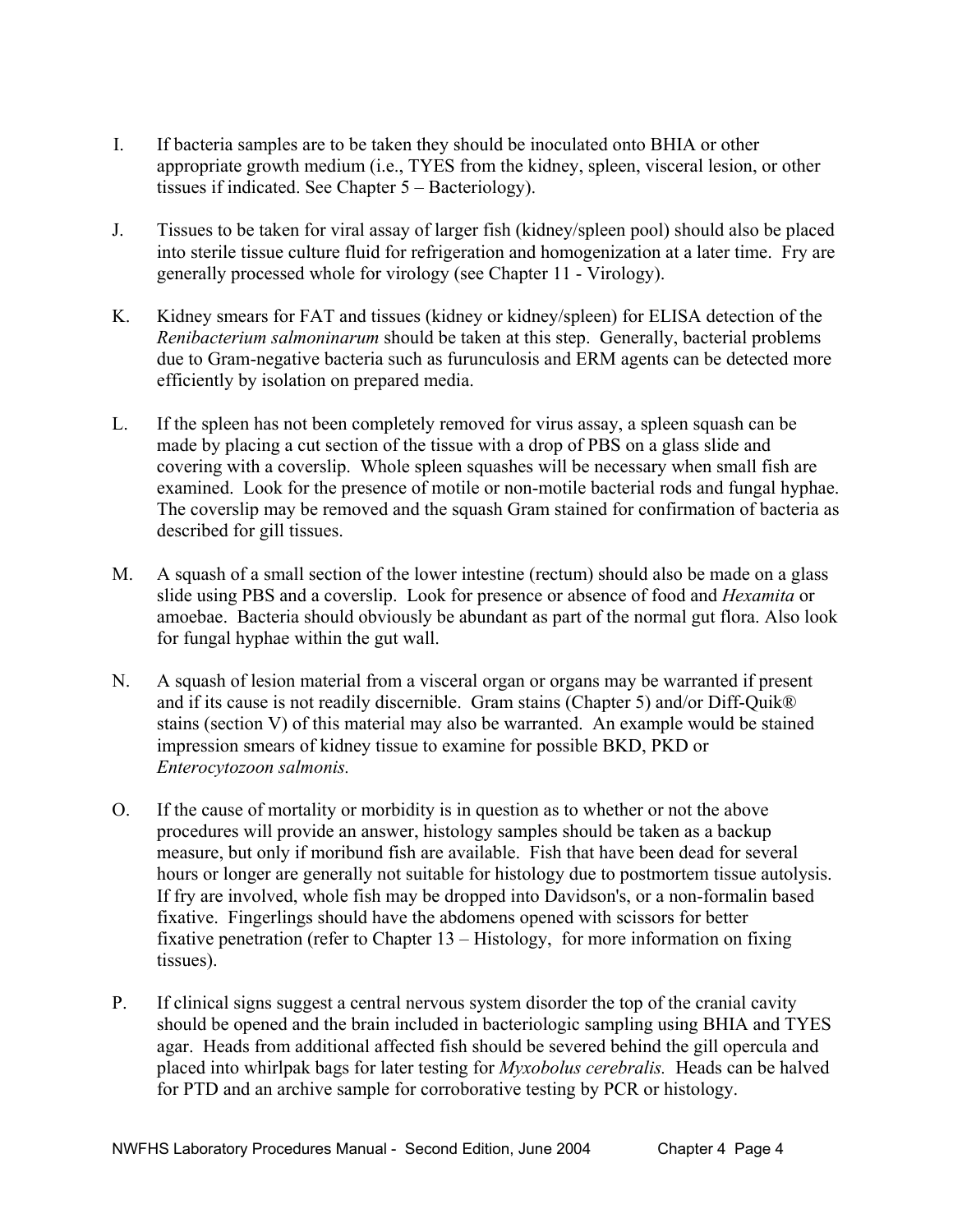Q. During necropsy, occasional serial sectioning of skeletal muscle using a razor blade may be necessary should a lesion within that tissue be suspected. Examples would include abscesses, hematomas, neoplasms or encysted parasites causing a protrusion of the musculature. Depending upon the nature of the lesion, bacteriological sampling, Gram staining or fixation for histology may be necessary.

 If clinical signs are present, or fish are moribund, include at least 5-10 moribund for proper diagnosis. Control or healthy fish should also be examined and compared to determine whether abnormalities perceived in the population are real, or not. The number of control fish processed will depend upon availability and the particular case and may range from 10 to none.

 Necropsies are best performed as a 2-3 person team effort in which a microbiologist and/or technician can make gross external and internal observations and the bacteriologic and tissue preparations. The pathologist in charge can devote his or her time to interpreting the sample preparations on the microscope. In this approach a case can be processed in a minimum amount of time and provides further pathology experience to the support staff.





NWFHS Laboratory Procedures Manual - Second Edition, June 2004 Chapter 4 Page 5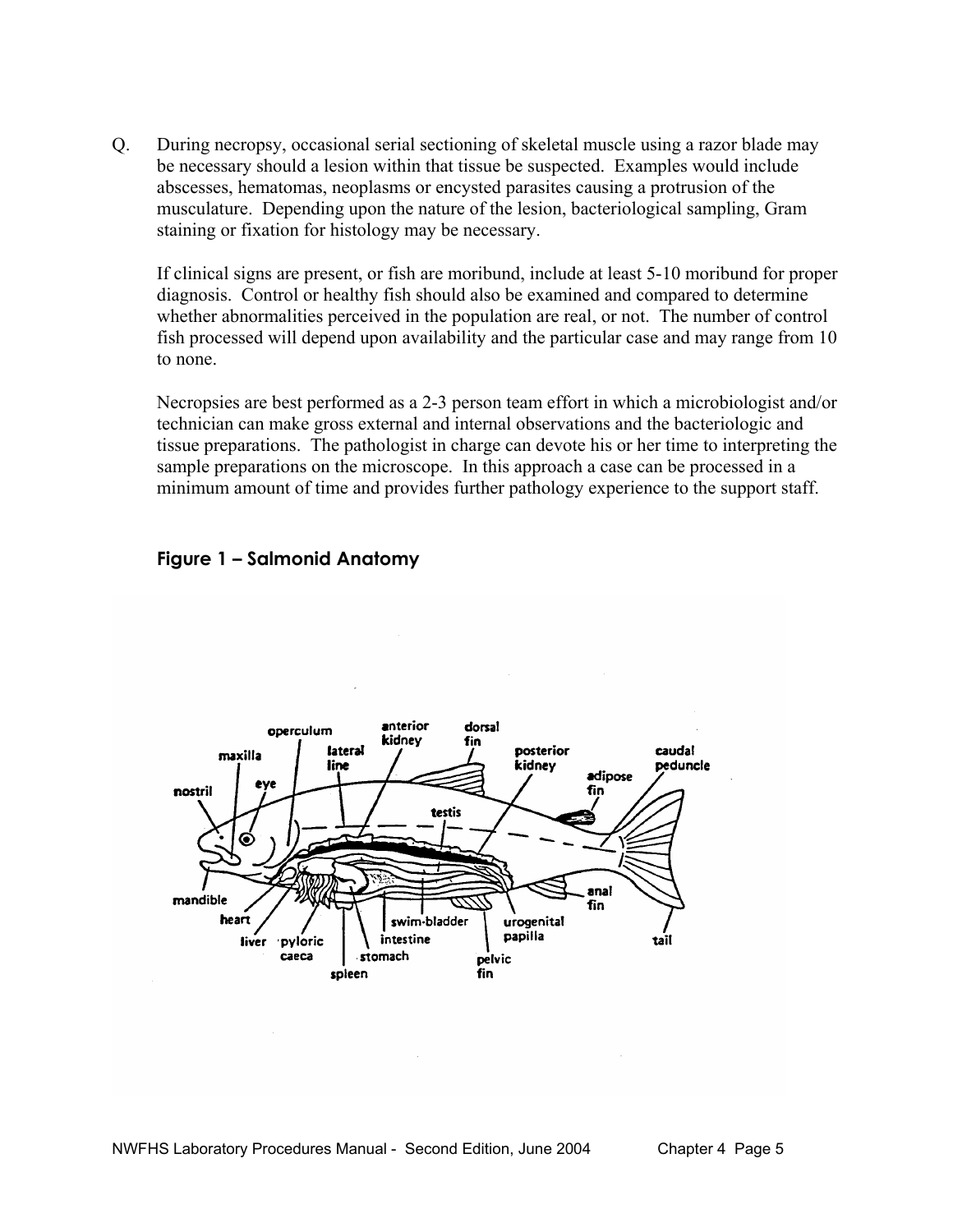# **III. Results and Report of Findings**

In summary, a standard necropsy should include all the information contained on the NWFHS Submission Form (Case History Number, location, species, examination date and number of tissues/samples submitted). In addition to the Submission Form, a complete Necropsy Form, containing the following information, should be attached:

- External and internal gross observations recorded on a necropsy worksheet.
- Wet mounts or squashes of:
	- ◊ gills
	- ◊ skin
	- ◊ spleen
	- ◊ lower gut
	- ◊ lesions (if any)
- Peripheral blood smear stained with Diff-Quik<sup>®</sup> (Optional)
- Gram Stain Type and Number of tissues
- Overall evaluation / findings

# **V. Fish Diseases: Causative Agents and Signs**

# **A. BACTERIA**

# 1. **Bacterial Kidney Disease (***Renibacterium salmoninarum)*

**External signs:** exophthalmia; abdominal swelling; sometimes blisters in skin filled with clear amber to cream colored purulent fluid. In advanced disease, large muscle lesions may be present.

**Internal signs:** kidneys pale and swollen; abscesses in kidney, liver or spleen; may have ascitic fluid in abdomen; intestine distended, fluid filled.

# 2. **Cold Water Disease (***Flavobacterium psychrophilum*)

**External signs:** tail darkening, white or bluish areas behind dorsal or adipose fins; loss of epidermis on dorsal or posterior surface; erosion of the dermis on the peduncle exposing skeletal muscle; loss of caudal peduncle; erosion of jaw or snout; gill hemorrhages and anemia. In some cases, no external signs are observed. **Internal signs:** generally not remarkable but sometimes has enlarged spleen with myriad number of filamentous rods; petechial hemorrhages of adipose tissues.

# 3. **Columnaris (***Flavobacterium columnare***)**

**External signs:** white to yellow lesions that may have a red periphery on the head, jaw, back (saddleback lesion), and/or fins, especially caudle fin. Gills may also be infected; disease begins at the tips of the lamellae and causes a progressive necrosis that may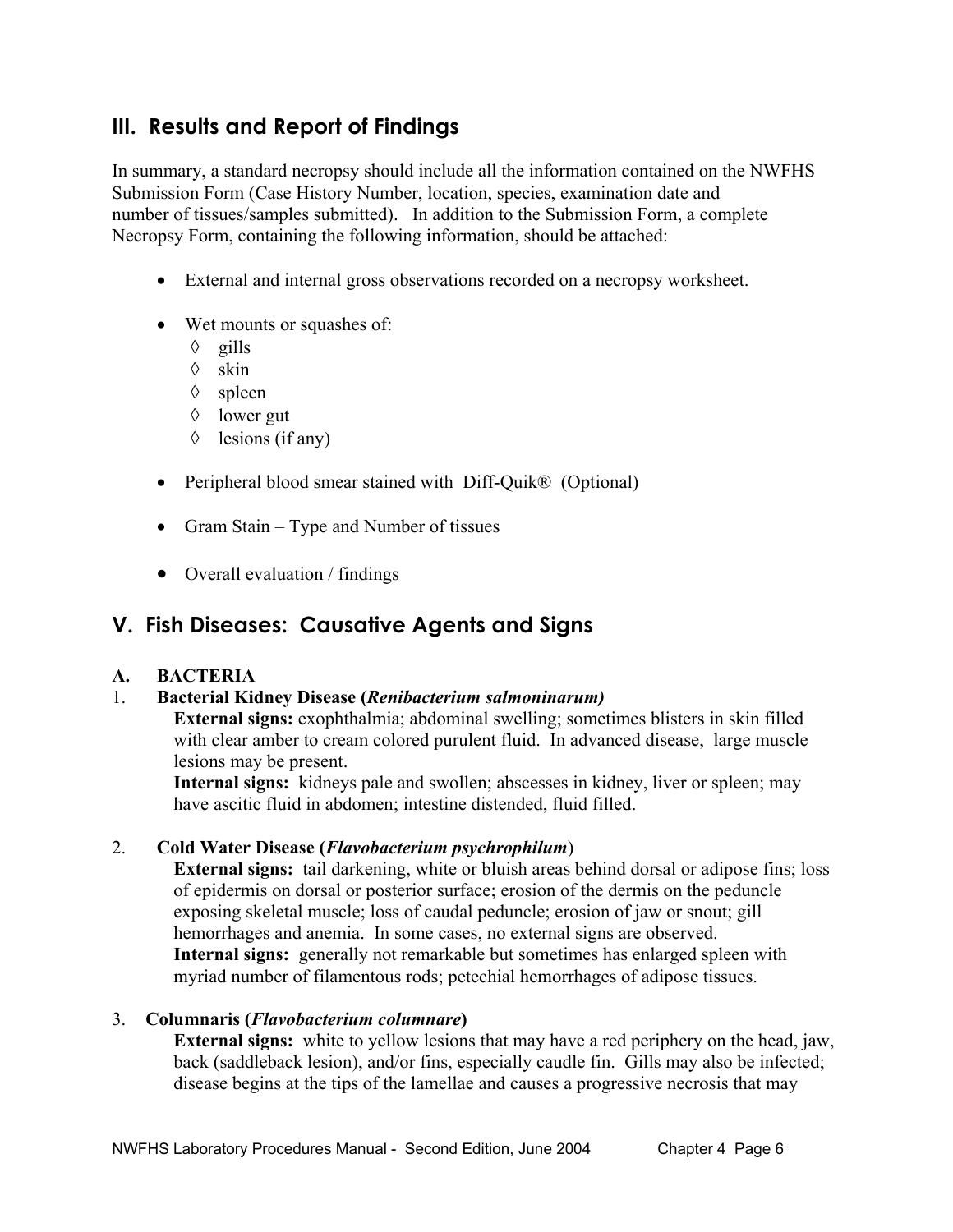extend to the base of the gill arch. Bacteria are gliding and often form clumps that appear like a column or "haystack."

#### 4. **Edwardsiella tarda Septicemia (***Edwardsiella tarda***)**

**External signs:** small cutaneous lesions that become large abscesses within the muscle, and become necrotic. May also have loss of dermal pigmentation. **Internal signs:** generalized septicemia, ascitic fluid in abdominal cavity, protruding hemorrhaged anus, opaqueness in eyes; small white nodules may be present in the kidney, liver, spleen, and gills.

# 5. **Enteric Redmouth (***Yersinia ruckeri***)**

**External signs:** hemorrhaging or erosion around mouth; pale gills; exophthalmia; swollen abdomen; reddened opercula and fin bases; inflamed hemorrhagic vent. **Internal signs:** inflammation and hemorrhaging in most visceral organs; edema in spleen, liver and kidney; liver may be pale; fluids may accumulate in abdominal cavity, stomach and intestine; inflamed, hemorrhagic lower intestine with bloody diarrhea.

#### 6. **Enteric Septicemia (***Edwardsiella ictaluri***)**

**External signs:** Fish refuse feed and swim at the surface. External lesions with hemorrhage around the mouth and lateral and ventral portions of the body and fins; pale gills; exopthalmia; and small ulcerations on the body. Ulceration in the fontanelle of the frontal bones.

**Internal signs:** generalized septicemia with petechiae throughout the visceral mass, in the peritoneum and musculature. Ascites and enlargement of the liver, kidney and spleen.

# 7. **Furunculosis (***Aeromonas salmonicida)*

**External signs:** skin blisters or furuncles which may ulcerate; erythemia of eyes, base of fins and anal vent. In acute cases, bleeding from the gills may be seen. **Internal signs:** kidney necrosis; petechiae in mesenteries around pancreatic tissue; localized hemorrhages in intestine and liver; dark, hypertrophied spleens.

# 8. **Citrobacter infection (***Citrobacter freundii***)**

 **External Signs:** Ulcerative lesions may be seen on skin, eye and base of fins.  **Internal Signs:** Hemorrhaging in the peritoneum and gastro intestinal tract; swollen kidney with multiple lipoid granuloma in some fish species.

# **B. PARASITES**

- 1. **Asian tapeworm (***Bothriocephalus acheilognathi***) External signs:** abdominal swelling if heavily infected. **Internal signs:** little abdominal fat due to starvation, presence of tapeworm in stomach.
- 2. **Ceratomyxosis (***Ceratomyxa shasta***) External signs**: loss of appetite, hemorrhaging and swelling of urogenitial opening.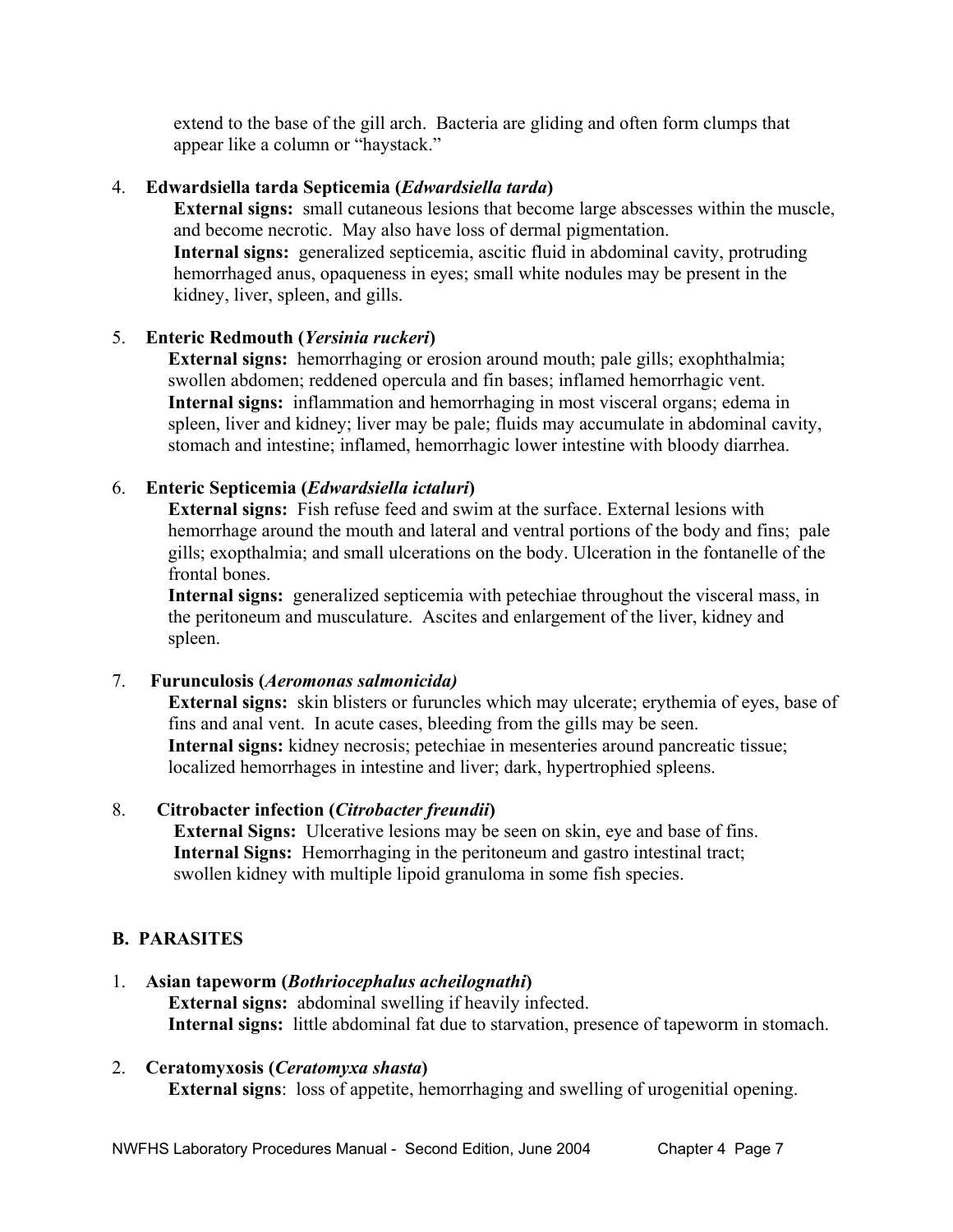**Internal signs:** ascites; swelling and hemorrhaging of the intestine; swollen vent. Developing parasites incite a diffuse granulomatosis in many host tissues, including intestine, liver, kidney, spleen, gonads, and muscle. The abdomen is often distended because of granulomatous peritonitis.

### 3. **Whirling Disease (Myxobolus cerebralis)**

**External signs:** black tail in 3-6 month old fish; impaired balance and a frenzied, tailchasing behavior. Older fish that survive often develop spinal curvature, pugheadedness, or an undershot jaw from cartilage damage. **Internal signs**: none except histological.

# **C. VIRUSES**

#### 1. **Infectious Hematopoietic Necrosis Virus (IHNV)**

**External signs:** exophthalmia, body darkening, abdominal distension, pale gills, trailing white fecal cast; lethargic swimming, riding high in the water column. **Internal signs:** ascites, viscera paleness, anemia, petechial hemorrhages, pale kidney; little or no food in the intestinal tract.

#### 2. **Infectious Pancreatic Necrosis Virus (IPNV)**

**External signs:** whirling, agonal swimming, anorexia, dorsal darkening, abdominal distension, and/or trailing white feces.

**Internal signs:** petechial hemorrhages and yellow exudate in gut of older fish; fry will have pale viscera with few petechiae.

#### 3. **Infectious Salmon Anemia Virus (ISAV)**

**External signs:** appear 2-4 weeks after infection, few external signs other than exopthalmia, pale gills and lethargy. Mortality of up to 3% per day in some cases. Infected facilities may see a predictable rise in mortality by 0.05% per day for three consecutive days.

**Internal signs:** hemorrhaging on the kidney and other organs; swollen eyes; fluid in body cavity; swelling of kidney; darkening of posterior gut and swollen spleen.

#### 4. **Largemouth Bass Virus (LMBV)**

**External signs:** moribund fish loose equilibrium and float at the surface due to enlarged swim bladder.

**Internal signs:** Gas gland excessively red; air bladder lesions consist of a yellow to brown waxy residue in the lumen of the air bladder.

#### 5. **Oncorhynchus Masou Virus (OMV)**

**External signs:** epithelioma (tumors of the epithelial layer) occurring mainly around the mouth, ulcers on skin.

**Internal signs**: intestinal hemorrhages, white spots on liver.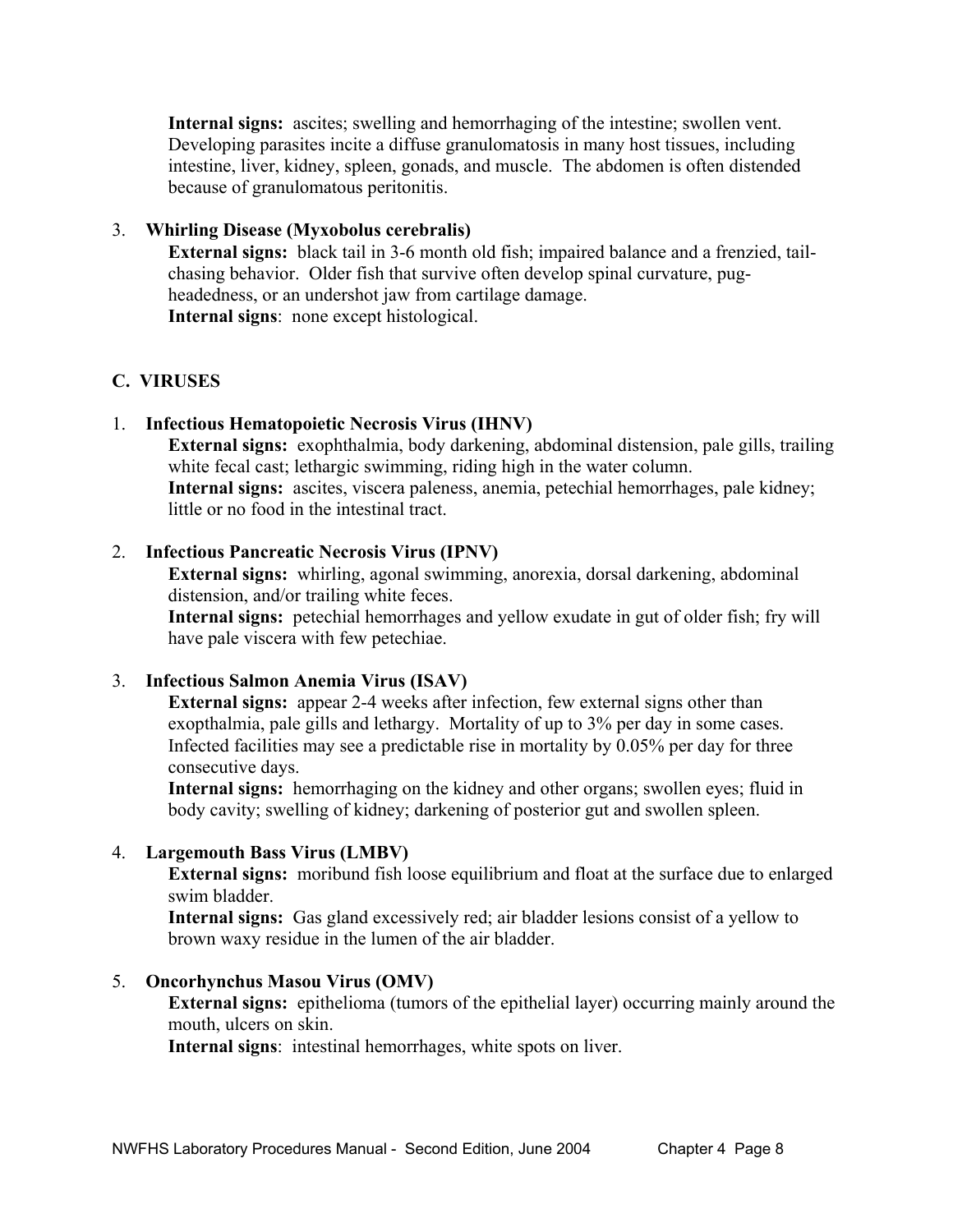### 6. **Spring Viremia Carp Virus (SVCV)**

**External signs:** lethargy, sluggish breathing, concentration in slow waters. A darkening of skin and gills, bloody mucus or fecal casts from hemorrhaging vent. **Internal signs:** Fluid in the body cavity, swollen spleen, blood in swim bladder and a general hemorrhagic condition.

#### 7. **Viral Hemorrhagic Septicemia Virus (VHSV)**

**External signs:** lethargy, avoid current, listless, hang suspended or drop to bottom; body darkening, exophthalmia with hemorrhaged orbit, external hemorrhage especially base of fins and in roof of mouth, pale gills with focal hemorrhage.

**Internal signs:** empty gastrointestinal tract; scattered hemorrhages of connective tissue, adipose tissue, swim bladder, and intestine; kidney red and thin in acute stage, gray and swollen in chronic stage.

#### 8. **White Sturgeon Iridovirus (WSIV)**

**External signs:** emaciation, go off feed: swollen gills. **Internal signs:** hyperemic areas on abdomen, necrosis of epidermis.

#### 9. **White Sturgeon Herpesvirus (WSHV-2)**

**External signs:** few to severe hemorrhagic signs in young fish; hemorrhages around ventral scutes and mouth; small ulcers with petechial hemorrhaging. Chronic form will have reoccurring blisters, especially after stress, often starts on the head. **Internal signs:** none, except for ulceration in the mouth area.

# **V. Staining Procedures**

A. GRAM STAIN - See Chapter 5 – Bacteriology (page 5), for Gram Staining procedure.

- B. DIFF-QUIK® STAIN:
	- 1. Make smears of blood, fluids, or tissues and air-dry.
	- 2. Dip 5 times in Diff-Quik® solution 1, one second each time, and drain.
	- 3. Dip 5 times in Diff-Quik® solution 2, one second each time, and drain.
	- 4. Dip 5 times in Diff-Quik® solution 3, one second each time, and drain.
	- 5. Rinse in tap water and drain.

6. Air-dry and examine using 10x, 40x, or 100x objective lens.

 **NOTE:** Diff-Quik® solution 3 can become weakened with age or use. Check stains intensity on slides periodically. Slides may be re-stained with fresh solution 3 if necessary. Periodically pass solutions 2 and 3 through separate 0.45-um filters to remove precipitates and contaminating bacteria.